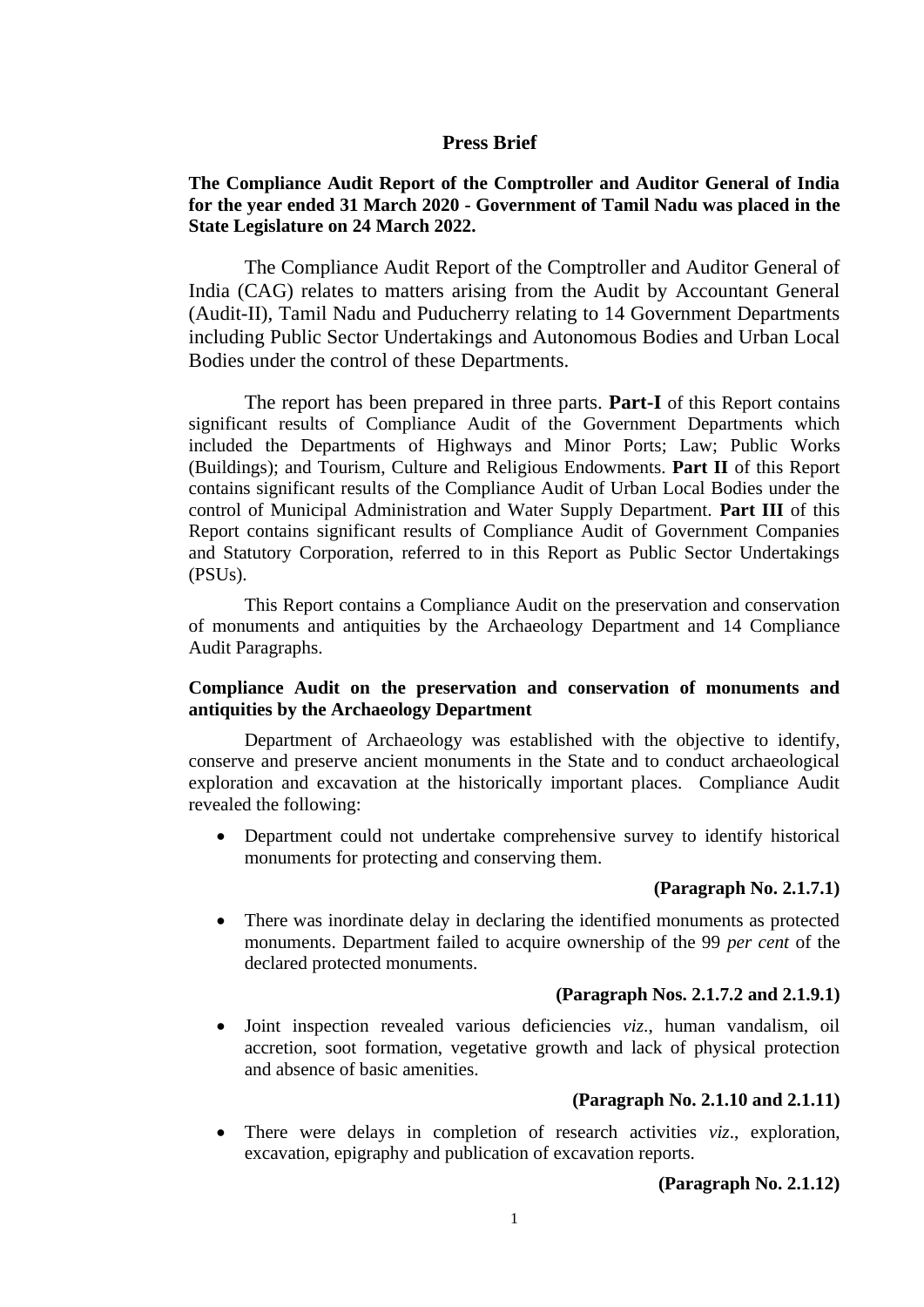## **Compliance Audit Paragraphs**

Some of the Compliance Audit Paragraphs highlighted in the Report are as follows:

• Construction of hostel without assessing the requirement of Law College students led to unfruitful expenditure of  $\bar{\tau}$  2.76 crore.

# **(Paragraph No. 2.2)**

• Non-adherence to Codal provisions and delay in approval of revised lease rent resulted in short collection of lease rent of  $\bar{\tau}$  1.49 crore.

# **(Paragraph No. 2.3)**

• Commencement of works without acquiring land led to foreclosure of bridge works despite an expenditure of  $\bar{\tau}$  14.74 crore.

# **(Paragraph No. 2.4)**

• Handing over of online collection of taxes and revenue to a private contractor without agreement resulted in unauthorised retention of the collected revenue besides arbitrary levy of maintenance charges.

# **(Paragraph No. 3.2)**

• Integrated solid waste management facility was not implemented even after lapse of 12 years which resulted in accumulation of solid waste.

## **(Paragraph No. 3.3)**

Excess usage of Sodium hypochlorite solution by the Tiruchirappalli City Municipal Corporation resulted in wasteful expenditure of  $\bar{\tau}$  1.53 crore and also exposed the general public to the health hazards.

# **(Paragraph No. 3.4)**

• Decision to purchase a centralised waste processing plant despite modified rules for processing the waste through micro processing units resulted in idling of plant purchased at a cost of  $\bar{\tau}$  1.10 crore.

# **(Paragraph No. 3.5)**

• Incorrect site selection for construction of Municipality office building resulted in blockage of fund of  $\bar{\tau}$  75 lakh for the past 10 years.

# **(Paragraph No. 3.6)**

• Non-provision of allied facilities for three slaughter houses resulted in non-usage for more than seven years besides blockage of fund of  $\bar{z}$  60.00 lakh.

# **(Paragraph No. 3.6)**